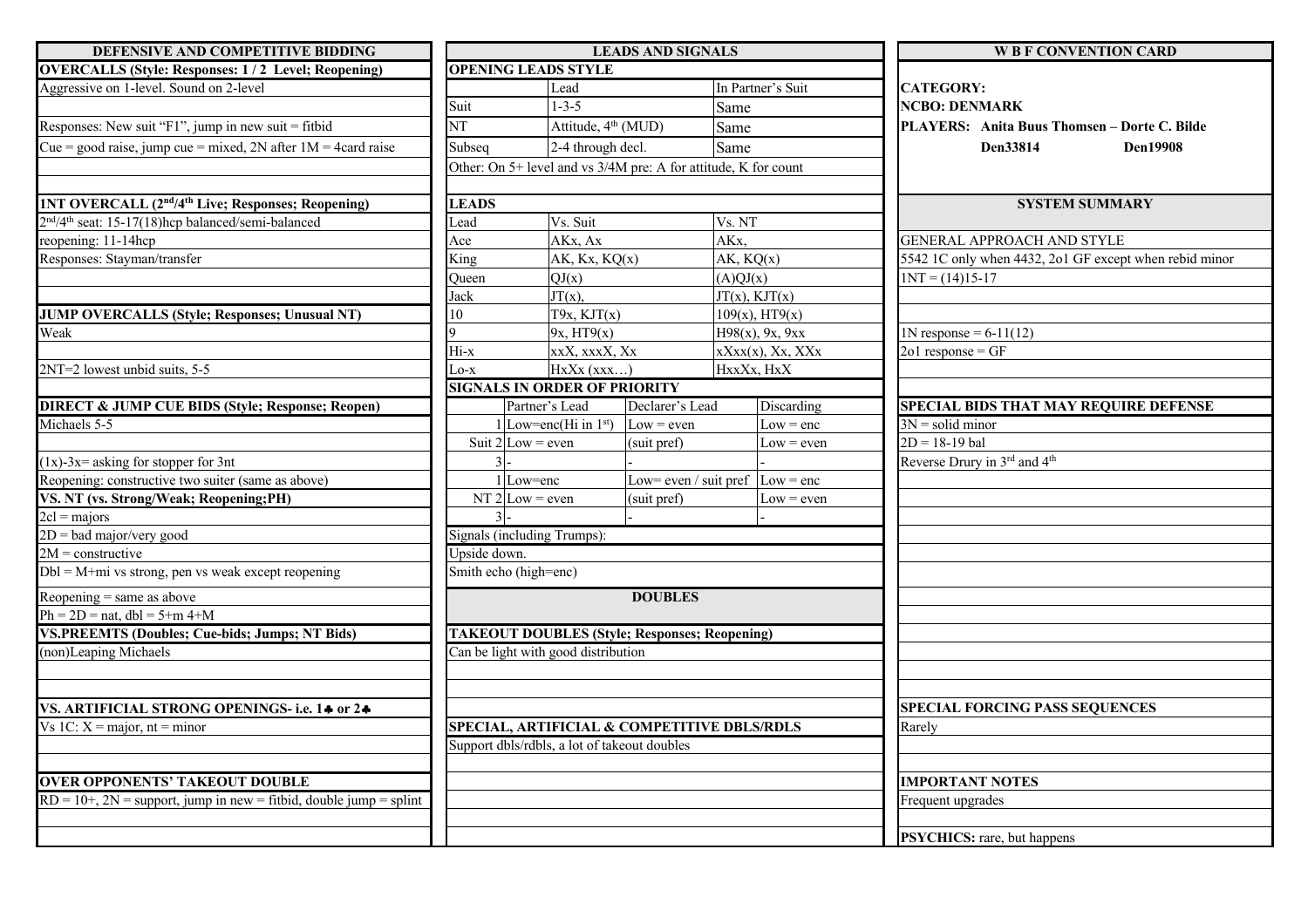| <b>OPENING</b>                          | TICK IF<br>ARTIFICIAL | MIN. NO. OF<br>CARDS | NEG.DBL<br>THRU | <b>DESCRIPTION</b>            | <b>RESPONSES</b>                                | <b>SUBSEQUENT ACTION</b>                                    | <b>PASSED HAND BIDDING</b> |
|-----------------------------------------|-----------------------|----------------------|-----------------|-------------------------------|-------------------------------------------------|-------------------------------------------------------------|----------------------------|
| $1 +$                                   |                       | $\mathbf{2}$         | $4H$            | $(10)12+$                     | $1mi - 2mi = GF. 1mi - 3mi = 5-85+C$            |                                                             | $1mi - 2M = fithid$        |
|                                         |                       |                      |                 | 4-4 minor usually opens 1D    | Jump in other mi = $9-12$ fit. $2M =$<br>strong | After 1C - 2D, 3C is NF                                     |                            |
| $1\bullet$                              |                       | $\overline{4}$       | 4H              | $(10)12+$                     | $1mi - 3M =$ splinter 8-11,                     |                                                             |                            |
| $1 \triangledown$                       |                       | 5                    | 4D              | $(10)12+$                     | $1M-3cl = 3card limit, 3D = mixed$              | Gazzili                                                     | 1H-2S/3mi= fitbid          |
|                                         |                       |                      |                 |                               | $2N = inv+$                                     |                                                             | Reverse Drury              |
| $1 \spadesuit$                          |                       | 5                    | 4D              | $(10)12+$                     | $3$ sp $\sqrt{\frac{nt}{4x}}$ = voids           |                                                             |                            |
| 1 <sub>NT</sub>                         |                       | 2                    | $4\mathrm{H}$   | $(14)15-17$ (semi)bal         | Stayman, transfer, $3M =$ short                 | $1N - 2S$ : 2nt min, 3C = max. $1N - 2C$ ; 2x - 2N/3C = trf |                            |
| 24                                      | $\mathbf X$           | $\mathbf{0}$         |                 | 22+NT or GF in any suit       | $2D =$ relay, $2N-3H =$ transfer                |                                                             |                            |
| $2 \bullet$                             |                       | $\overline{2}$       |                 | 18-19 bal                     | 2H=5+sp, "transfers"                            |                                                             |                            |
| $2\bullet$                              |                       | (5)6                 |                 | Weak                          | $2ut$ asks, jumpshift = fitbid                  | same                                                        |                            |
| $2 \triangle$                           |                       | (5)6                 |                 | Weak                          | Same                                            | same                                                        |                            |
| 2NT                                     |                       | $\overline{2}$       | 4H              | $20-21$ (semi)bal             | Stayman, transfer                               | $2N-3C-3N = 4-4M$                                           |                            |
|                                         |                       |                      |                 |                               |                                                 |                                                             |                            |
| $\frac{34}{3}$                          |                       | 6                    |                 | Pre, could be crazy nv Vs vul |                                                 |                                                             |                            |
|                                         |                       | 6                    |                 |                               |                                                 | same                                                        |                            |
| $3\vee$                                 |                       | 6                    |                 |                               | $4mi = cue$                                     |                                                             |                            |
| 3 <sub>•</sub>                          |                       | 6                    |                 |                               | $4mi = cue$                                     |                                                             |                            |
|                                         |                       |                      |                 |                               |                                                 |                                                             |                            |
| 3NT                                     | X                     |                      |                 | Solid minor                   | $4/5/6/7CD = p/c$                               |                                                             |                            |
| 44                                      |                       | $\tau$               |                 |                               | $4ma = nat$                                     |                                                             |                            |
| $4\bullet$                              |                       | $\overline{7}$       |                 |                               |                                                 |                                                             |                            |
| $4\blacktriangledown$<br>4 <sub>•</sub> |                       | (6)7<br>(6)7         |                 |                               | 4sp nat, 5mi cue                                |                                                             |                            |
| 4NT                                     |                       |                      |                 |                               |                                                 |                                                             |                            |
| 54                                      |                       | $\tau$               |                 |                               |                                                 | <b>HIGH LEVEL BIDDING</b>                                   |                            |
| $5+$                                    |                       | $\overline{7}$       |                 |                               |                                                 | RKCB 1430, Cuebids, Splinter, DOPE, Voidwood                |                            |
| $5*$                                    |                       |                      |                 |                               |                                                 |                                                             |                            |
| $5^{\circ}$                             |                       |                      |                 |                               |                                                 |                                                             |                            |
| 5NT                                     |                       |                      |                 |                               |                                                 |                                                             |                            |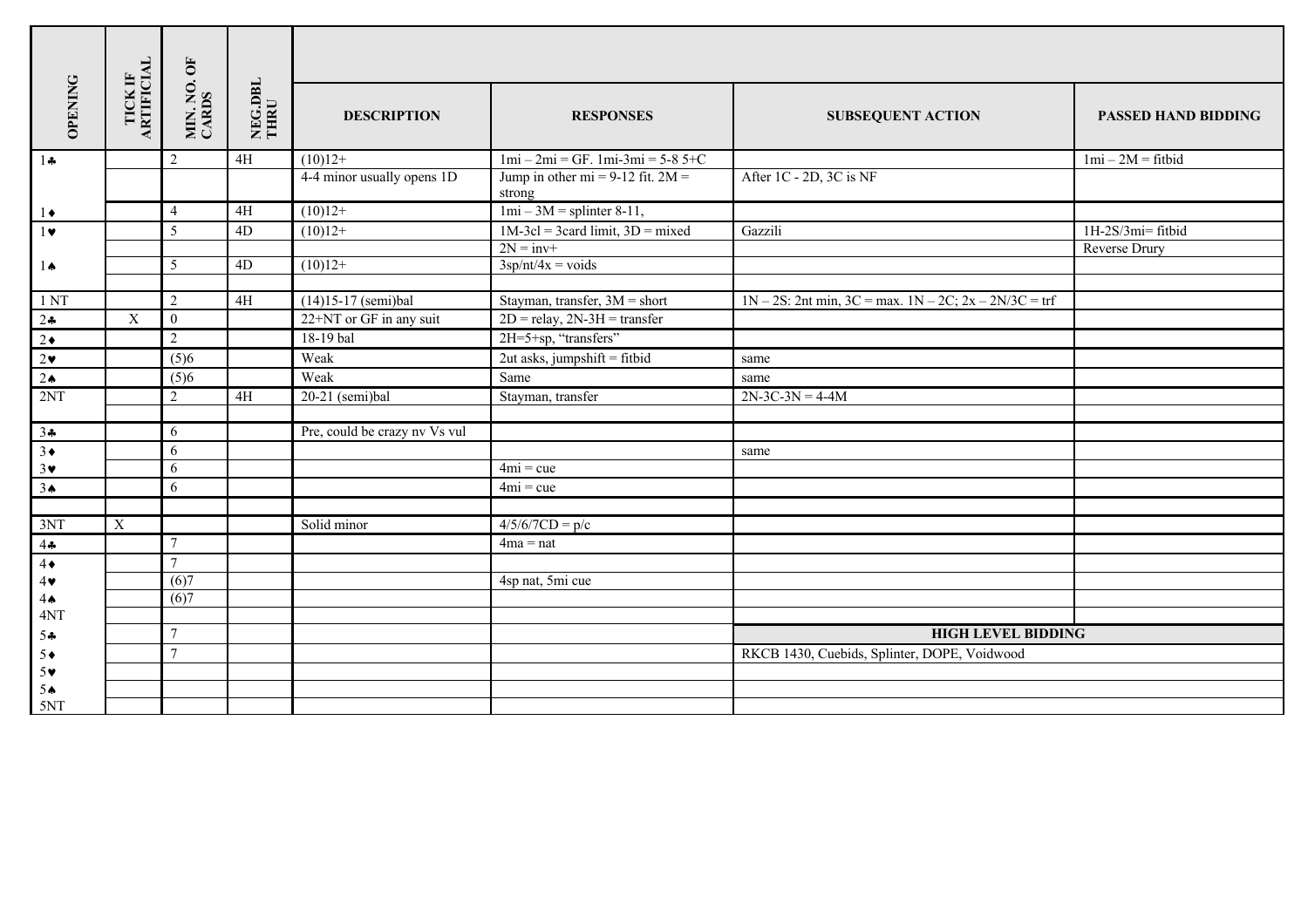Defense against Multi 2dia

The descriptions below are made based on when the defensive acts for the first time. Each position is described in detail before the next.

| 2. hand:        |                 |                                                                                         |
|-----------------|-----------------|-----------------------------------------------------------------------------------------|
| 2d              | D               | $12\frac{1}{2}$ -15 and balanced hand or 17+                                            |
|                 | 2 <sub>ma</sub> | $11-16, 5+m$ a.                                                                         |
|                 | 2nt             | 16-18. Then 2nt system is played.                                                       |
|                 | 3 <sub>mi</sub> | 11-16, (5) 6+mi. From here, 3ma will be showing stoppers until proven otherwise. One    |
|                 |                 | must support with (3) 4. 4mi is forcing!! Since there is no suit to sign up in.         |
| 3 <sub>ma</sub> |                 | app. 8 tricks and good 6-suiter. Would like to play 4ma against singles and a couple of |
|                 |                 | tricks. 3ntt and 5mi are natural. Others are slammish                                   |
|                 | 3nt             | To play with good minor suit and major stoppers. Requires only a little help.           |
|                 | 4 <sub>mi</sub> | Leaping. Direct 4mi shows the color plus hearts. 4mi is forcing, although you may not   |
|                 |                 | have it $\odot$ . Response system described further down the page.                      |
|                 | 4 <sub>ma</sub> | 9-10 tricks with self-playing suit. All answers are slammish.                           |
|                 |                 |                                                                                         |

#### 2d - D - Pass (showing diamonds)?

| Pass            | At least Hxx in dia. One assumes that partner has 12-15 bal. With questionable dia, one |
|-----------------|-----------------------------------------------------------------------------------------|
|                 | does not have a good alternative. Not forcing. If the opponent runs further, D is       |
|                 | penalty.                                                                                |
|                 | 2ma / 3kl Weak. Can be in 4-color if you do not have 5.                                 |
| 2nt             | Natural invite.                                                                         |
| 3ru             | GF. All hands.                                                                          |
| 3 <sub>ma</sub> | Invite with 5+ma.                                                                       |
|                 | Without good bid, find the least poor $\odot$                                           |
|                 |                                                                                         |

#### 2d - D - 2h/2sp?

- Pass Can be an ok hand with length in the suit bid, as D is TO.
- D Take-out. We play as if it has gone 1nt (2ma) ie that 2nt from doubles is scramble and other bids are natural. The 12-15 hand should not exert itself with max. It is the respondent's responsibility. With 17+, 3nt/bid opp's suit or jump

With invit + you can double with poor distribution to reveal the opp's suit. Here one must be aware that if the partner doubles the penalty, it is on the basis of a TO doubling from our hand. If opps bids her suit, 12-15 hand can D as penalty with a good 3-suit or better, call 3mi with a 5 card suit, or pass. After the pass, doubles from the first D-hand are penalties – 2nt is invited and anything else is natural and NF

2sp SO opposite 12-15.

- 2nt Rumpelsohl. Weak hand with underlying color, or strong with C. On 2H, the purely competing hand with hearts awaits, so 2nt followed that 3H becomes strong with claws and team-wise / naturally in hearts.
- 3c Transfer to 3d with at least 5d and at least one inviting hand opposite 12-15. The double hand breaks with max.
- 3d As above with at least 5h. If the transfer is broken, the transfer hand has a new transfer
- 3h As above with at least 5sp.
- 3sp GF with both minors.
- 3nt Naturally
- 4mi Transfer to 4ma.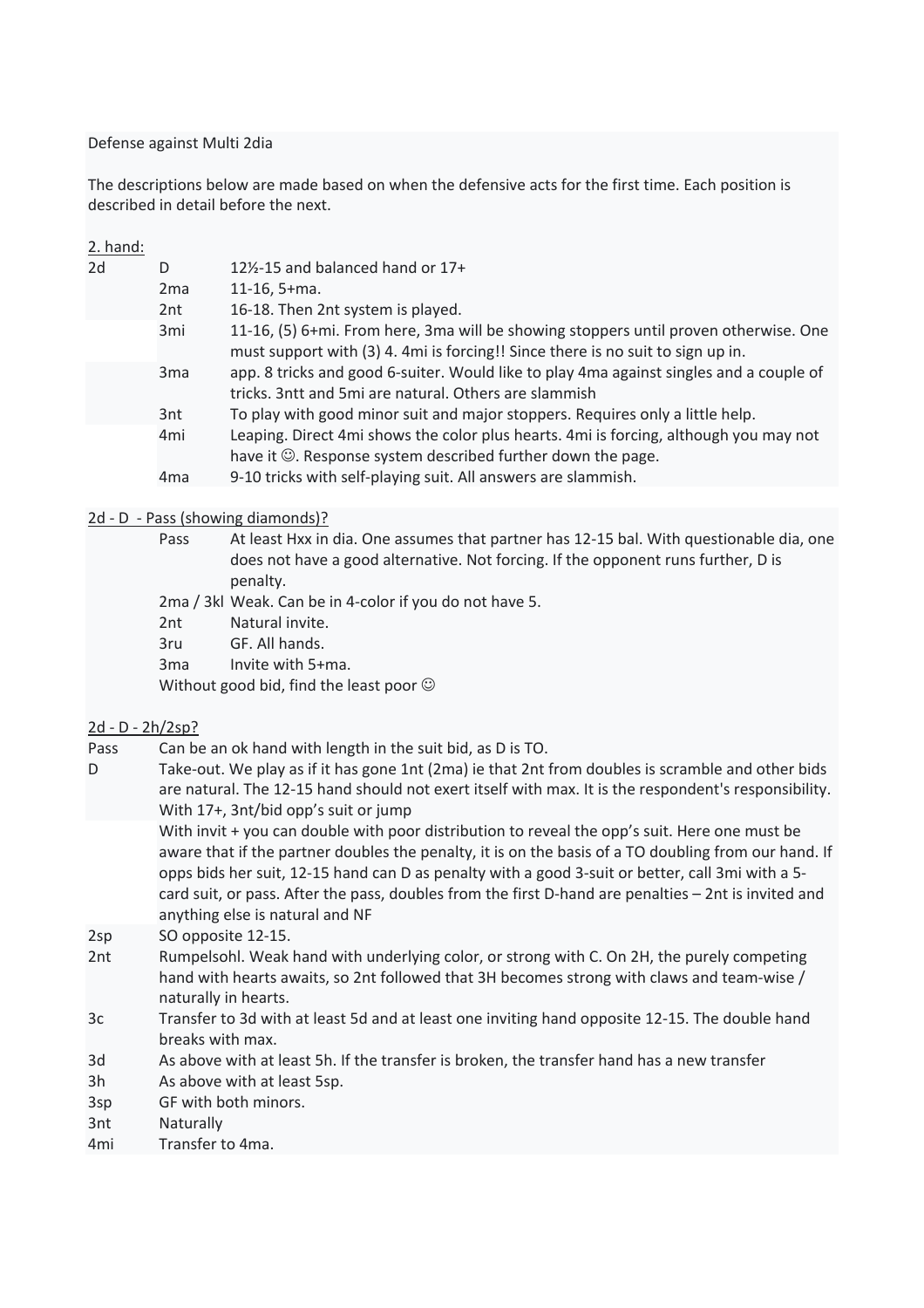#### 2d - D - 3h / 3sp?

- D Takeout. You wait with length in reported color.
- New Natural. Mildly inviting to 12-15.

# $2d - D - 2nt?$

- D Strength. Approx. 10+, but not forcing. Next D is TO, as we consider the sequence of opps as a fit sequence.
- 2d D 4mi (some transfer)
- D Offensive hand with length in the suit. We would like partner to bid.

## 2d - 2ma - pass?

- 2nt Natural and inviting. We generally consider the other major to be their suit after our bid, but 2nt may be the bid we give if we are concerned about whether partner has hit the opening color in her bid. Feedback and message in lower color from opps is NF. With a forcing hand, we must bid their suit. Typically with 6-suiter and interest in 4Ma.
- 3mi Natural and forcing. We can play in 4mi and 3Ma.
- 2S / 3H (opposite major) Shows fit and least invite.
- 3Ma Mildly invit
- Any jump Splint with 4 trumps. The 2ma-bidder assumes that the strength is approx. 9-11hp.
- 4ma Game message. Typically with 4-5 trumps, no shortness and 10-11hp.

#### 2d - 4mi (leaping) - pass?

4mi shows the color and hearts at least 5-5.

4h and 5mi are natural.

4d is a good 4h. At least 2 good values. (All aces, K in the mi-suit, Trump Q are good values)

4sp after a 4d-bid shows the same - but a little stronger.

4nt is a good 5mi-bid

5mi is natural - applies to both minors.

4sp after 4c is natural and shows that opener has hearts.

## 4. Hand:

2d - Pass - 2h/sp?

D Take-out of the suit bid, with length in the suit bid we wait. If 2d-opener bid, D from partner is penalty. If opener pass, we play as after a weak 2-opening (Lebensohl)

2nt 15-18. Stopper in both majors. We play the nt-system.

3mi New suit without jump is constructive as 2nd hand bid.

3hj (sp) New suit without jump is constructive as 2nd hand bid. The "over-notification" 3h is natural.

Jump to 3sp is like 3sp in 2nd hand

Jump to 4ma is as in 2nd hand.

4mi is Leaping with the suit + opposite major (mi + sp after 2h and mi + h after 2sp)

## 2d - Pas - 3h/sp?

- D Takeout. If opener bids the other ma, D from partner is penalty.
- 4mi Leaping as after 2ma.
- 4ma There is more pressure on the bid now, so 4ma is not quite as strong as in the 2nd hand.

## 2d pas 2nt?

D Strength - the next doubling is TO from both hands, unless it is an artificial bid you are doubling. 3x Natural - more based on good color, than honor strength.